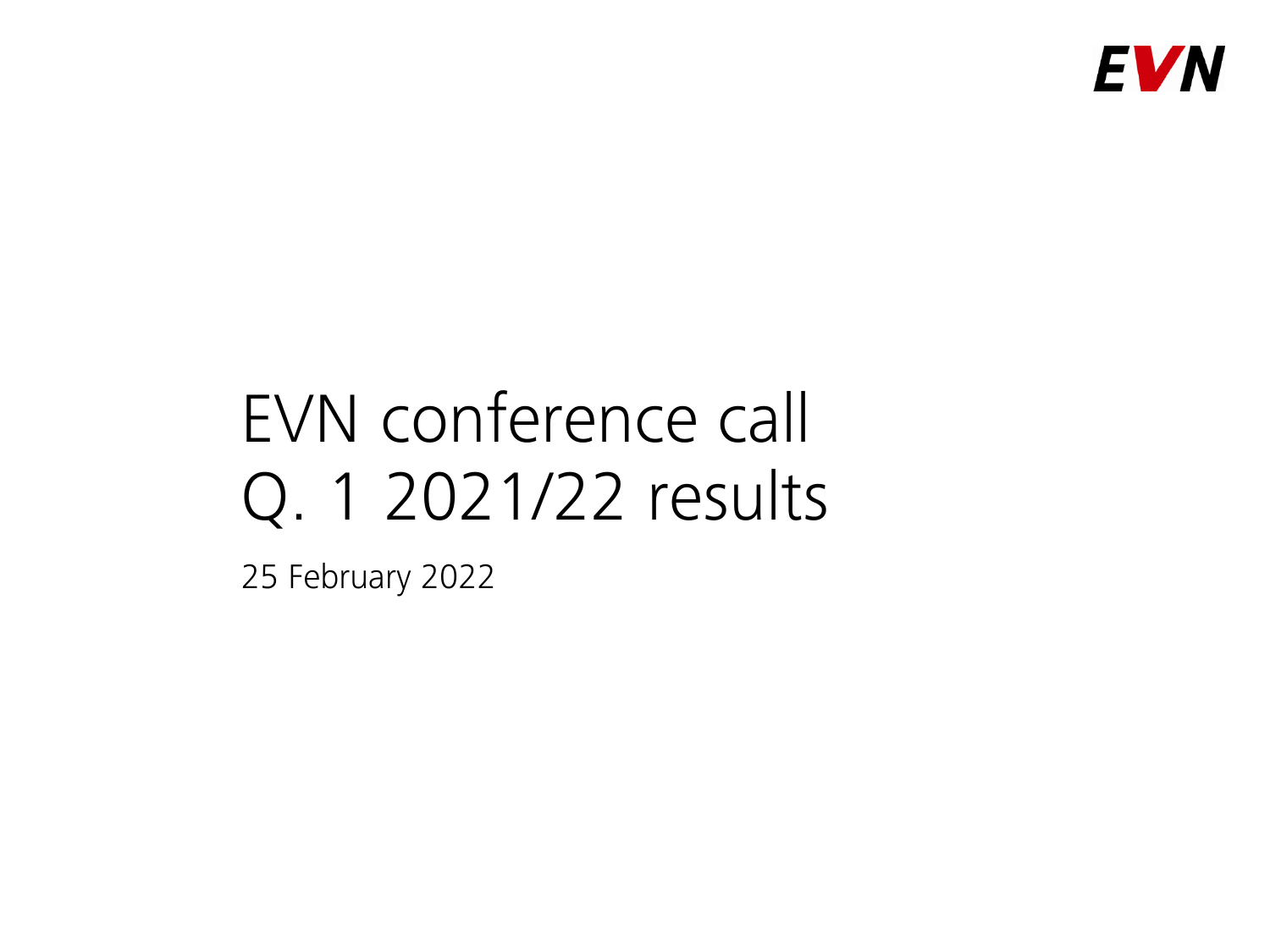# Highlights Q. 1 2021/22



- $\rightarrow$  Market prices for natural gas, CO<sub>2</sub> emission certificates and electricity reach historic highs
	- − Different effects of market distortions on the diversified business areas
	- − Higher procurement costs passed on to Austrian household customers as of January/February 2022 (electricity/natural gas)
- $\rightarrow$  Higher network tariffs for household customers as of 1 January 2022: electricity +8.4%, natural gas +4.7%
- $\rightarrow$  Increased attractiveness for ESG investors
	- − Exit from hard coal-fired electricity generation completed (September 2021)
	- $-$  New CO<sub>2</sub> reduction goals agreed with Science Based Targets initiative
	- − New expansion targets for wind (+350 MW) and PV (+300 MW) until 2030
- $\rightarrow$  Increase in Capex programme up to EUR 500m p.a.
	- − Thereof <sup>3</sup>/4 in Lower Austria in networks, renewables and water supply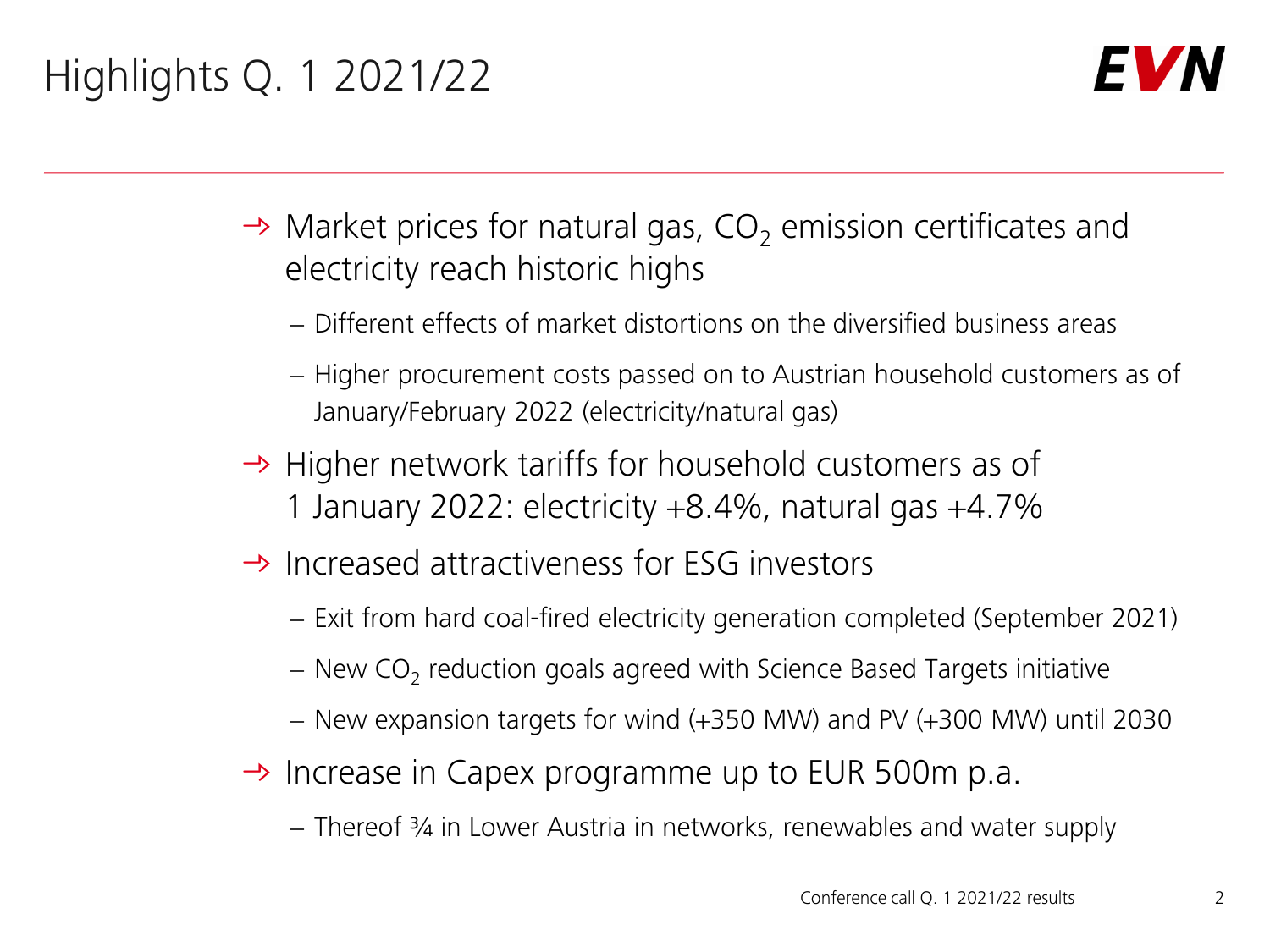# Key financials Q. 1 2021/22



|                               | Q. 1 2021/22 | $+/-$   |
|-------------------------------|--------------|---------|
|                               | <b>EURm</b>  | $\%$    |
| <b>Revenue</b>                | 900.9        | 49.1    |
| <b>EBITDA</b>                 | 201.9        | $-39.5$ |
| Depreciation and amortisation | $-78.8$      | 7.1     |
| Effects from impairment tests | 6.4          |         |
| <b>EBIT</b>                   | 129.5        | $-4.7$  |
| Financial results             | $-16.4$      |         |
| Group net result              | 81.5         | $-12.7$ |

| Net cash flow from        |       |      |
|---------------------------|-------|------|
| operating activities      | 0 R   | -987 |
| Investments <sup>1)</sup> | 110.1 | 26 R |
| Net debt                  | 9059  | -139 |

#### **Increase in revenue**

- − High electricity prices as drivers (renewable generation; energy sales in South East Europe)
- − Price and volume effects in networks business
- − Higher demand for gas-fired generation to support network stability

#### **Decline in EBITDA, EBIT and Group net result**

- − High procurement costs in South East Europe
- − Lower earnings contribution from EVN KG
- − Takeover of electricity procurement right led to positive one-off effect in the previous year

2) Changes reported in percentage points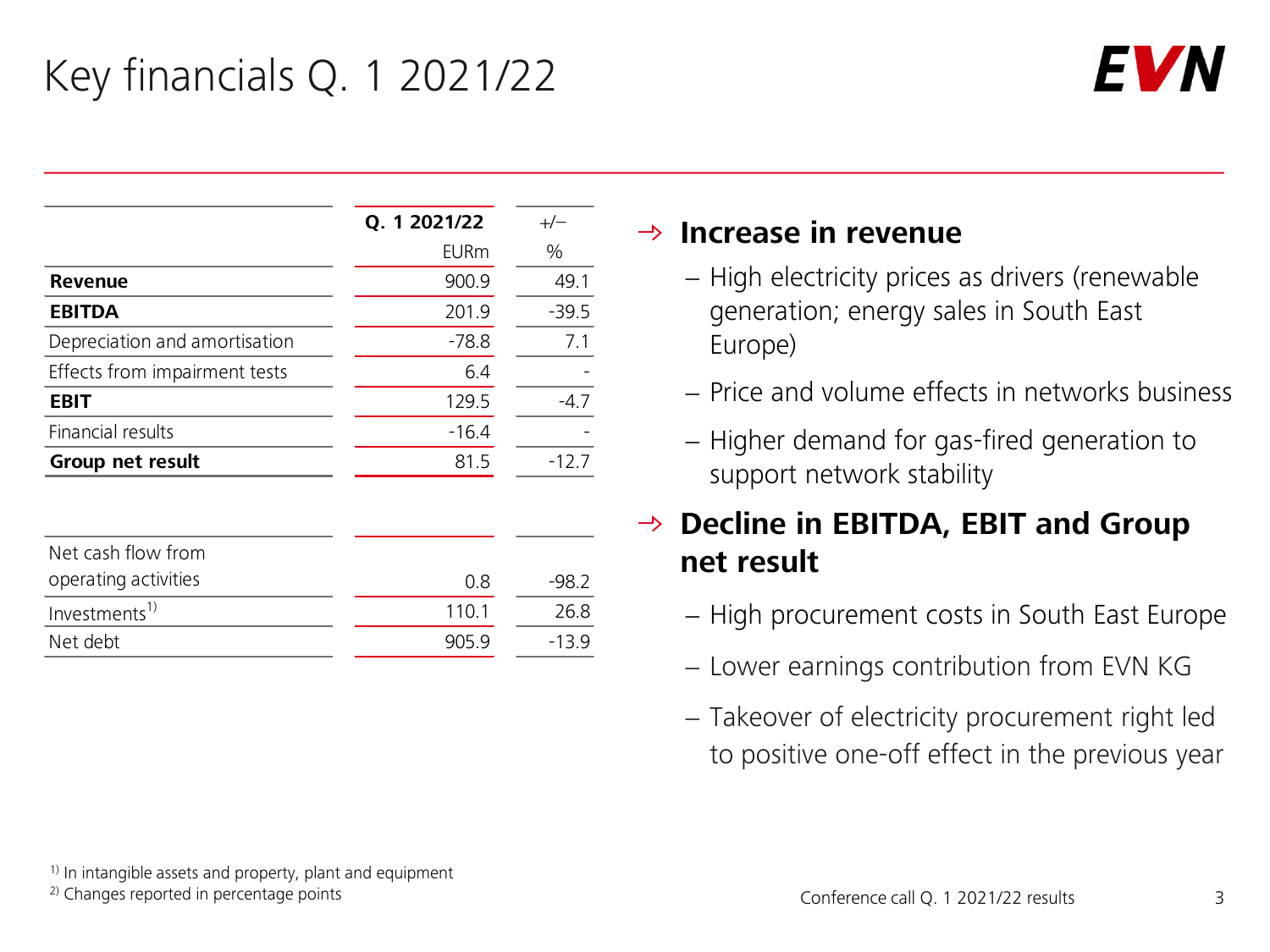## Solid balance sheet structure





- $\rightarrow$  Strong balance sheet as basis for increased investment programme in the coming years (annually up to EUR 500m)
- $\rightarrow$  Committed, undrawn credit facilities in the amount of EUR 552m as of 31.12.2021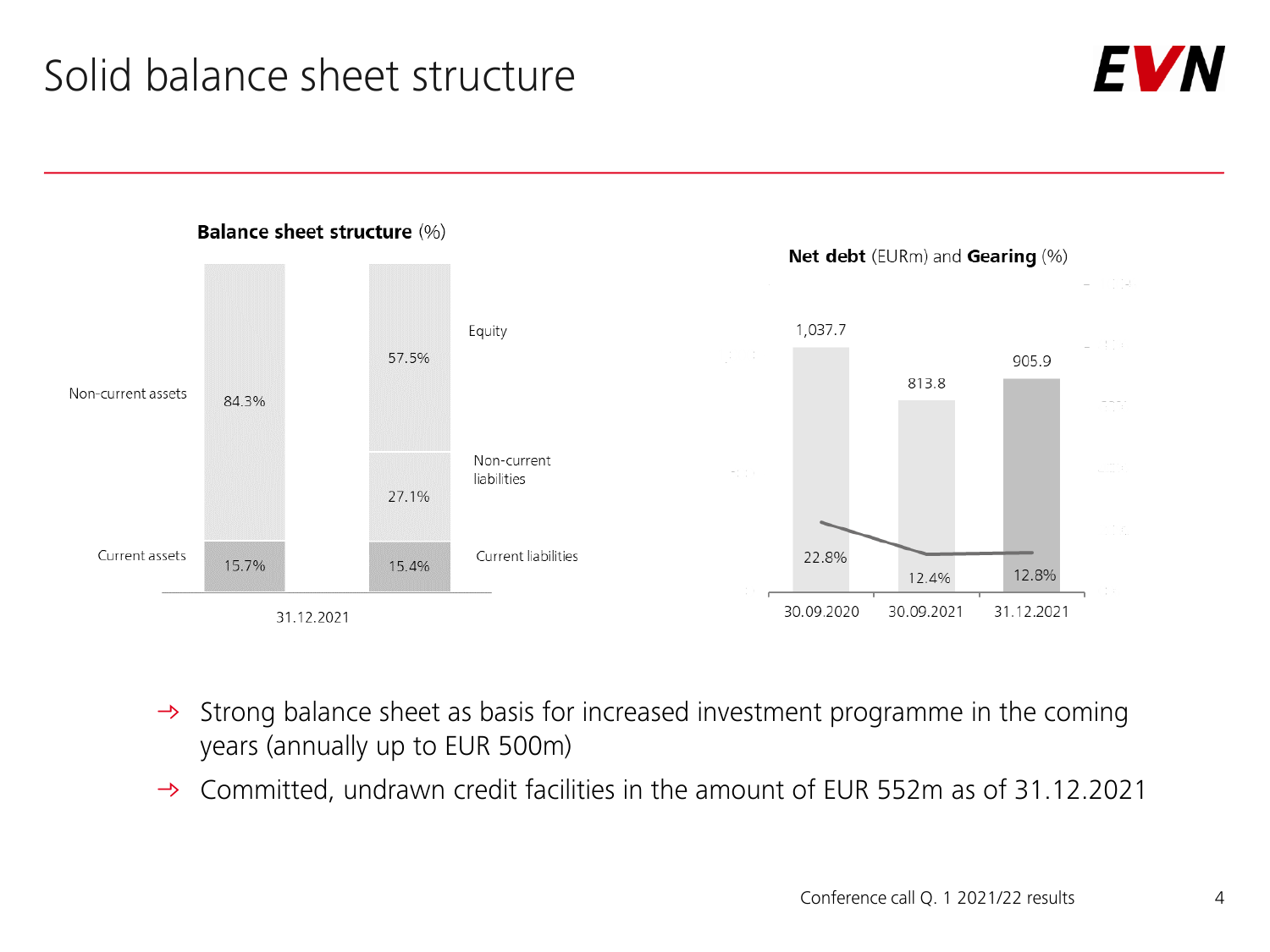### Generation



|                                       | Q. 1 2021/22 | $+/-$   |
|---------------------------------------|--------------|---------|
| <b>Electricity generation volumes</b> | GWh          | %       |
| Total                                 | 771          | $-11.4$ |
| Renewable energy sources              | 437          | $-5.9$  |
| Thermal energy sources                | 334          | $-17.7$ |
|                                       | Q. 1 2021/22 | $+/-$   |
| <b>Financial performance</b>          | <b>EURm</b>  | $\%$    |
| Revenue                               | 80.0         | 0.5     |
| EBITDA                                | 50.3         | $-11.5$ |
| EBIT                                  | 46.3         | 29.7    |
|                                       |              |         |

### **Electricity generation below previous year**

- − Higher wind flows only partly offset decline in water flows
- − Divestment of 49%-stake in Walsum 10 power plant as of 30 September 2021
- − Higher demand for gas-fired generation to support network stability

#### → Decline in EBITDA, improvement in **EBIT**

- − High electricity prices support revenue
- − Takeover of electricity procurement right led to positive one-off effect in the previous year
- − Revaluation of wind park Kavarna (Bulgaria)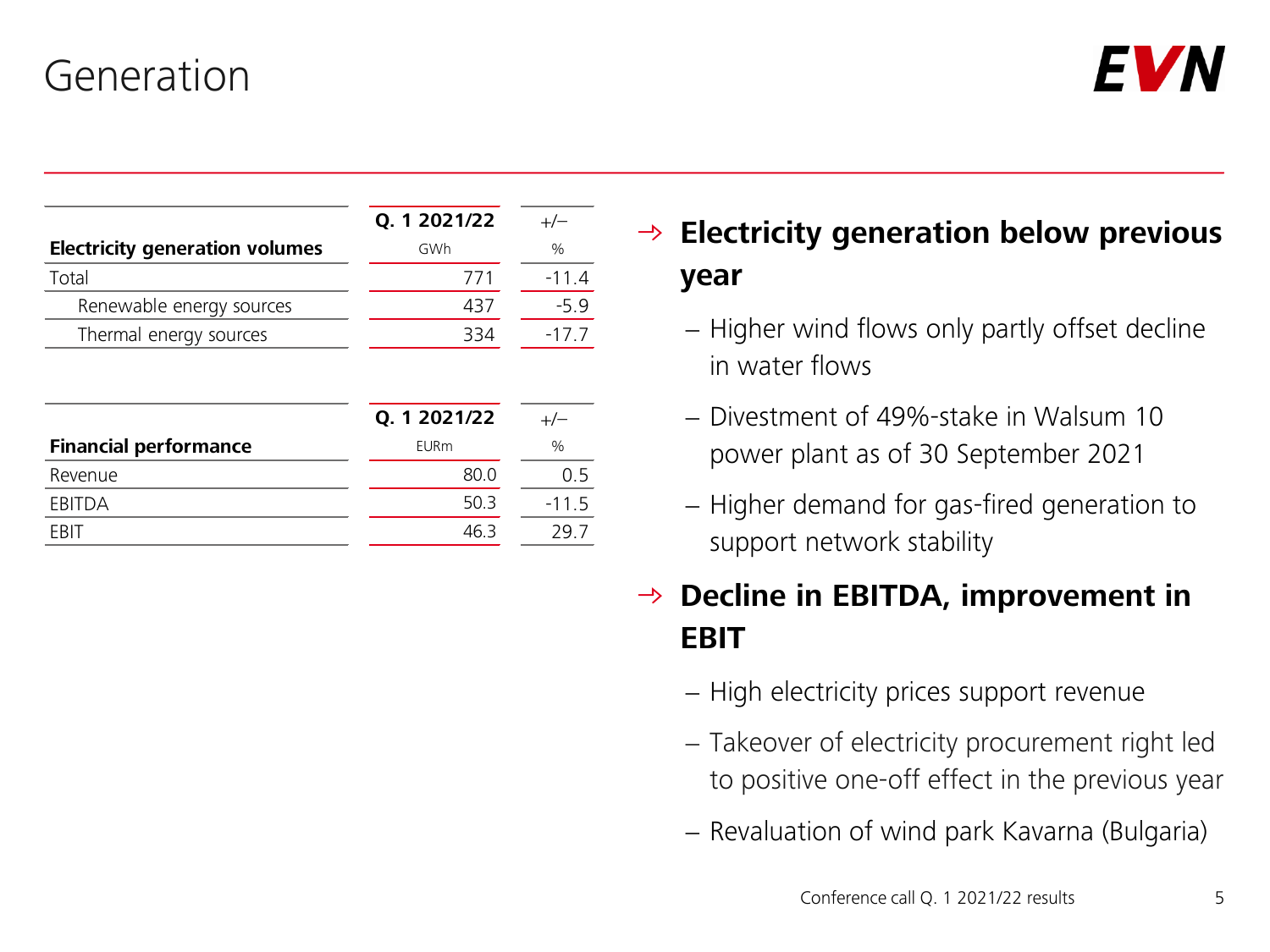Energy



| Sales volumes to          | Q. 1 2021/22 |      |
|---------------------------|--------------|------|
| end customers             | GWh          | $\%$ |
| Electricity <sup>1)</sup> | 2,295        | 1.6  |
| Natural gas <sup>1)</sup> | 1.796        | () ⊰ |
| Heat                      | 767          |      |

|                              | Q. 1 2021/22 | $+/-$   |
|------------------------------|--------------|---------|
| <b>Financial performance</b> | <b>EURm</b>  | $\%$    |
| Revenue                      | 178.9        | 90 4    |
| EBITDA                       | 35.0         | $-34.7$ |
| FRIT                         | 29 R         | -38.4   |

**Increase in energy sales volumes**

- − Colder temperatures
- − Normalisation of demand after the coronarelated decline in the previous year

### **EBITDA and EBIT below previous year**

- − Revenue up from marketing of renewable generation and high electricity prices
- − Takeover of electricity procurement right led to positive one-off effect in the previous year
- − Lower earnings contribution from EVN KG

1) Mainly sales volumes from EVN KG and EnergieAllianz in Austria and Germany; the results from these two sales companies are included in EBITDA under the share of results from equity accounted investees with operational nature.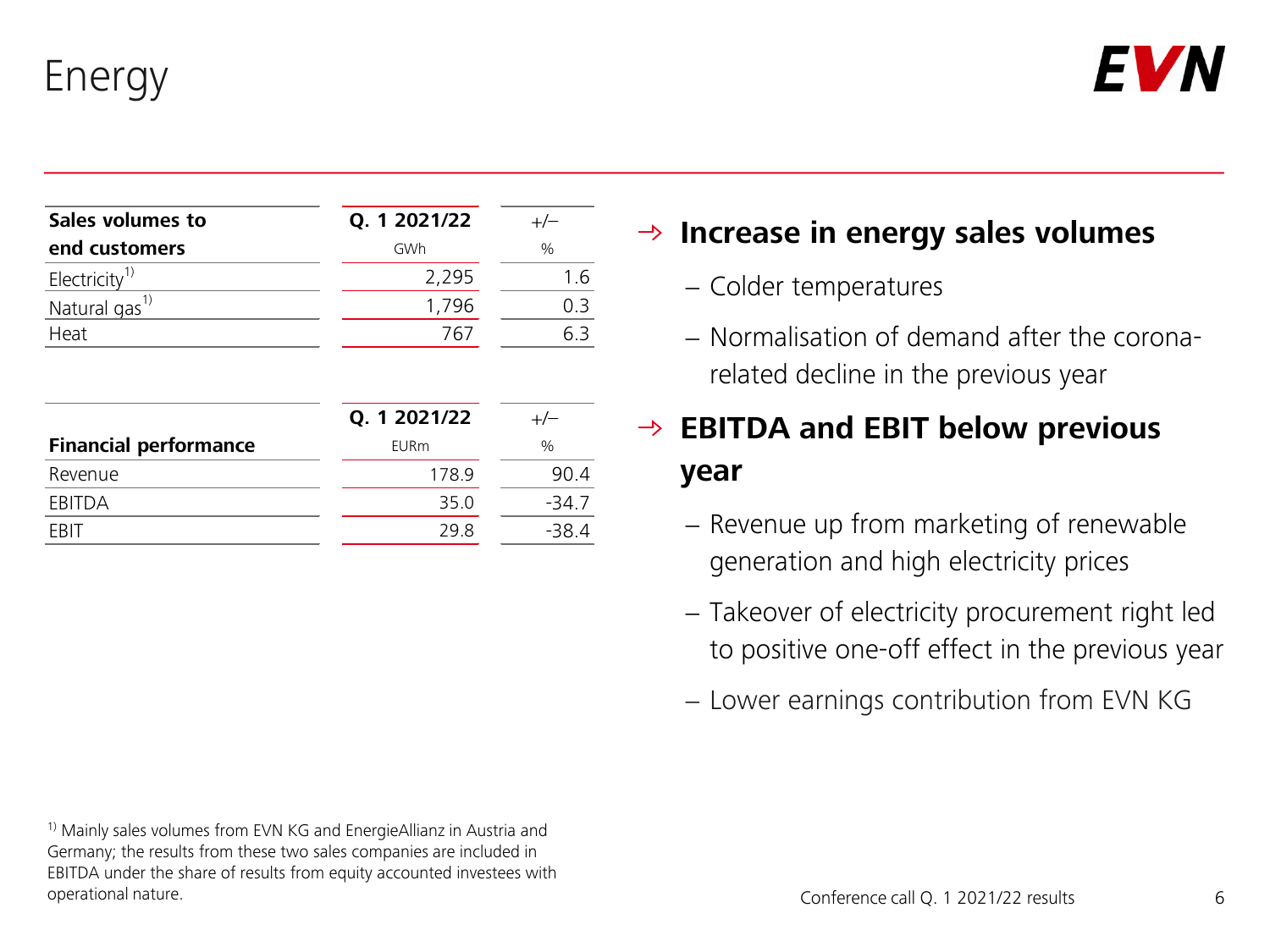### **Networks**



| <b>Network distribution</b>  | Q. 1 2021/22 | $+/-$ |
|------------------------------|--------------|-------|
| volumes                      | GWh          | $\%$  |
| Electricity                  | 2,381        | 2.4   |
| Natural gas <sup>1)</sup>    | 5,643        | 9.3   |
|                              |              |       |
|                              | Q. 1 2021/22 | $+/-$ |
| <b>Financial performance</b> | <b>EURm</b>  | $\%$  |
| Revenue                      | 156.6        | 7.0   |
| EBITDA                       | 78.9         | 11.1  |
| FBIT                         | 42.9         | 16.3  |
|                              |              |       |

#### **Increase in network sales volumes**

- − Lower temperature
- − Normalisation of demand after the coronarelated decline in the previous year
- − Increase in natural gas network sales volumes due to more frequent use of thermal power plants for network stability

### → Revenue, EBITDA and EBIT above **previous year**

− Positive volume and price effects (higher network tariffs as of 1 January 2021)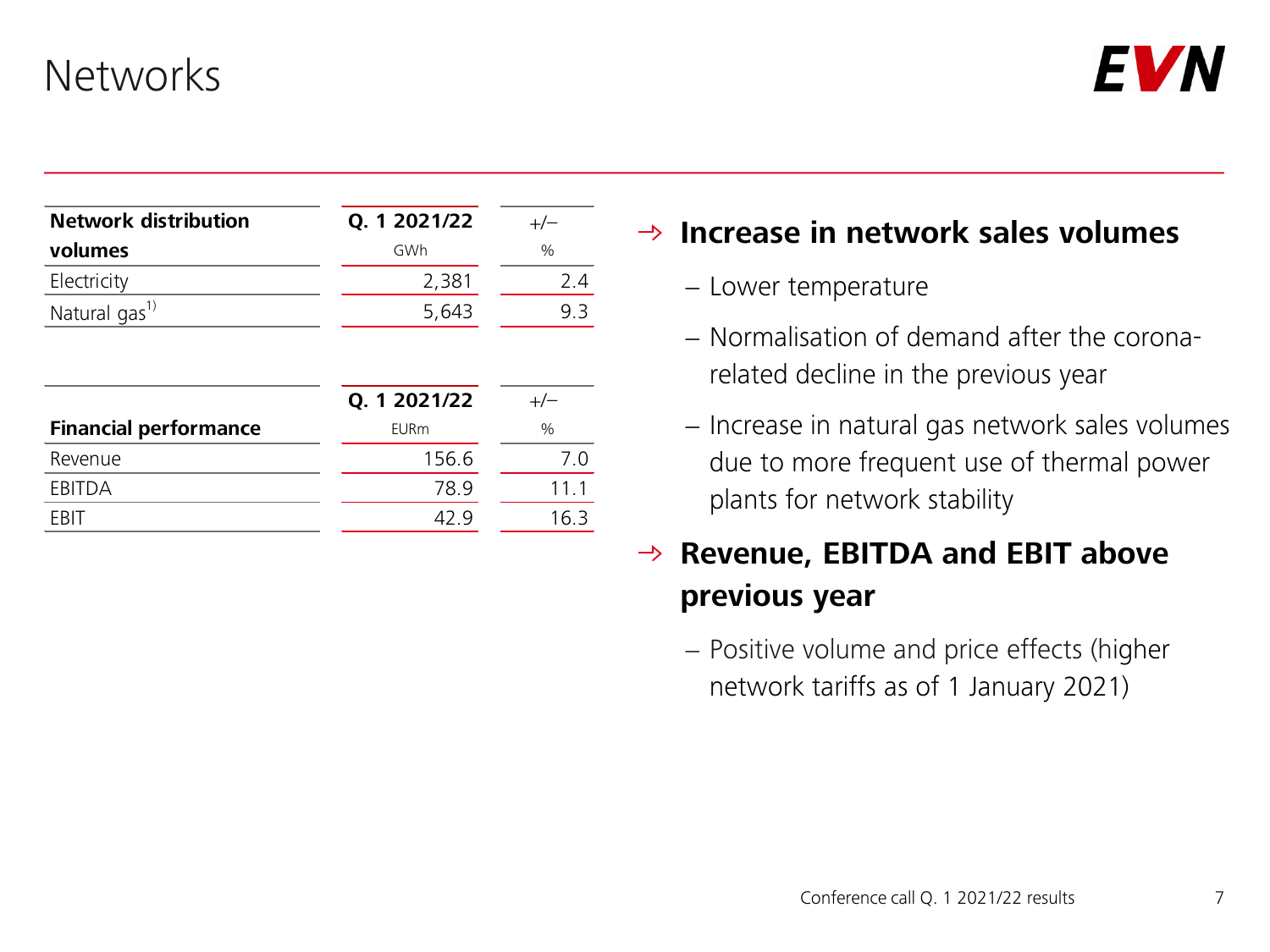### South East Europe



| Key energy business            | Q. 1 2021/22 | $+/-$ |
|--------------------------------|--------------|-------|
| <b>indicators</b>              | GWh          | $\%$  |
| Electricity generation volumes | 111          | 12.5  |
| Network distribution volumes   | 3,858        | 6.0   |
| Electricity sales volumes      | 3,263        | 11.9  |
| Heat sales volumes             | 75           | 21 Z  |

|                              | Q. 1 2021/22 | $+/-$ |
|------------------------------|--------------|-------|
| <b>Financial performance</b> | <b>EURm</b>  | $\%$  |
| Revenue                      | 455.3        | 85.7  |
| EBITDA                       | 7 O          | -79.2 |
| FRIT                         | $-120$       |       |

#### → Increase in energy sales and **network sales volumes**

− Colder temperature

### **EBITDA and EBIT below previous year**

- − Increase in energy procurement costs
- − Extraordinary government and regulatory measures as compensation for additional costs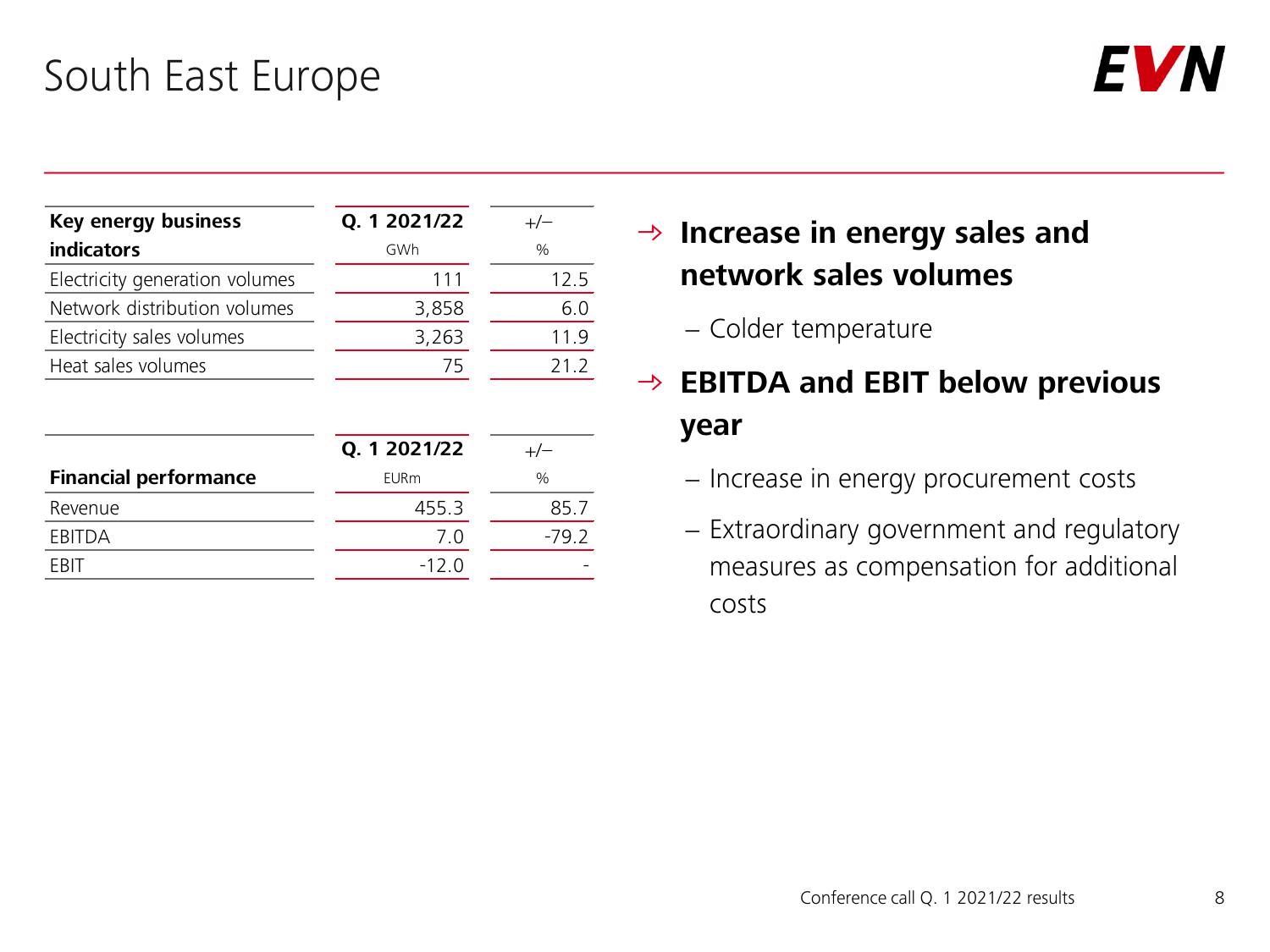### Environment

|                              | Q. 1 2021/22 | $+/-$         |
|------------------------------|--------------|---------------|
| <b>Financial performance</b> | <b>EURm</b>  | $\frac{0}{0}$ |
| Revenue                      | 91.4         | $-3.1$        |
| EBITDA                       | 17.1         | $-4.4$        |
| FBIT                         | 8.9          | 6.8           |
| Financial results            | $-7.9$       |               |
| Result before income tax     | 11           | -86 5         |

### → Improvement in EBIT, decline in **result before income tax**

- − Decline in revenue and operating expenses due to reduced construction activity in international project business
- − Positive one-off effect at evn wasser in the previous year
- − Negative foreign exchange developments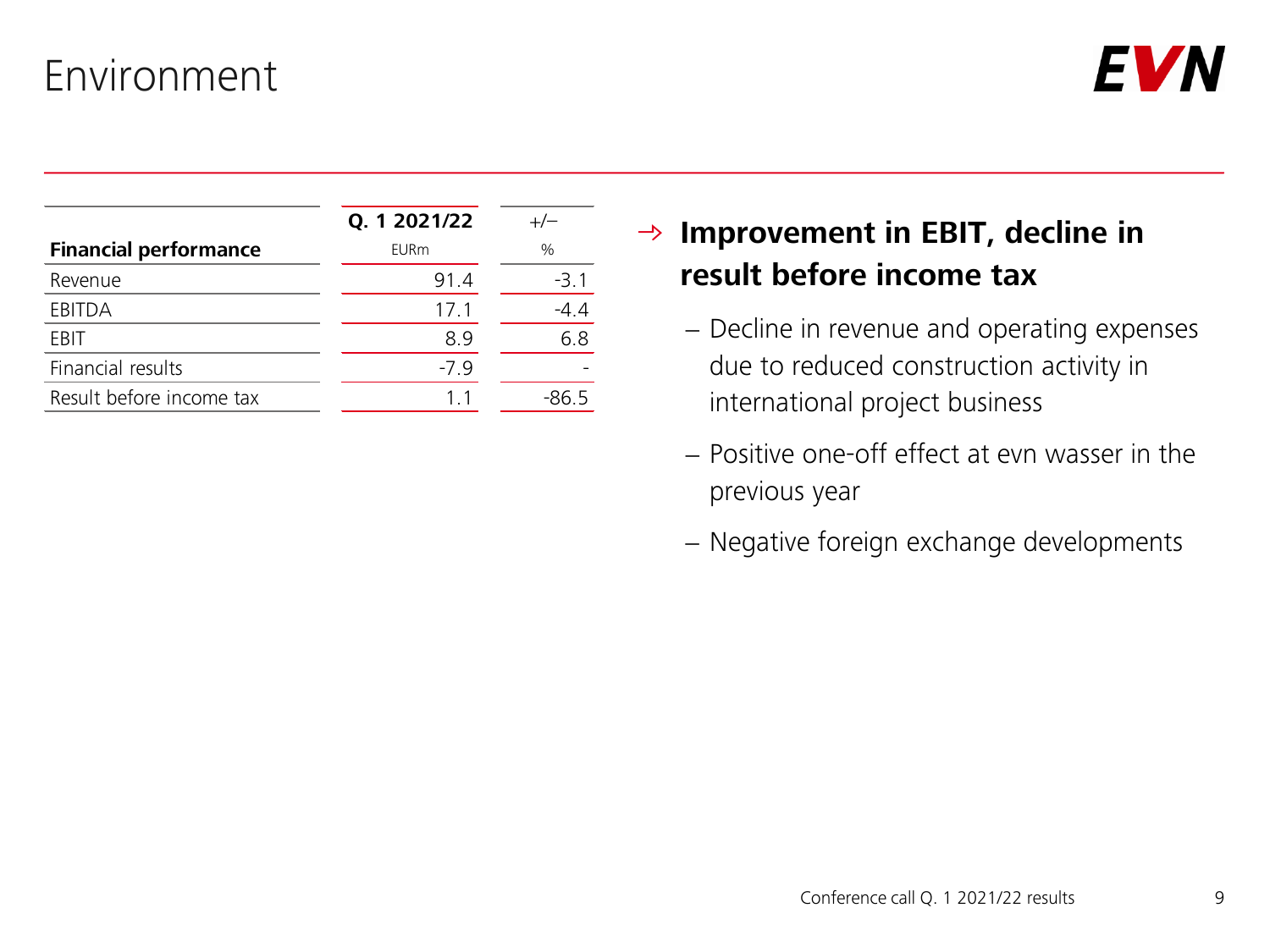### Cash flows



|                                         | Q. 1 2021/22 | $+/-$   |
|-----------------------------------------|--------------|---------|
|                                         | <b>EURm</b>  | in $%$  |
| Gross cash flow                         | 204.4        | $-49.9$ |
| Net cash flow from operating activities | 0.8          | $-98.2$ |
| Net cash flow from investing activities | $-421.1$     |         |
| Net cash flow from financing activities | 237.9        |         |
| Net change in cash and cash             |              |         |
| equivalents                             | $-182.5$     |         |

#### **Gross cash flow**

− Takeover of electricity procurement right led to positive one-off effect in the previous year

#### **CF from operating activities**

− Negative development of working capital due to high energy prices

#### **CF from investing activities**

− Increase in investments in property, plant and equipment as well as cash funds

#### **CF from financing activities**

− Three new short-term bank loans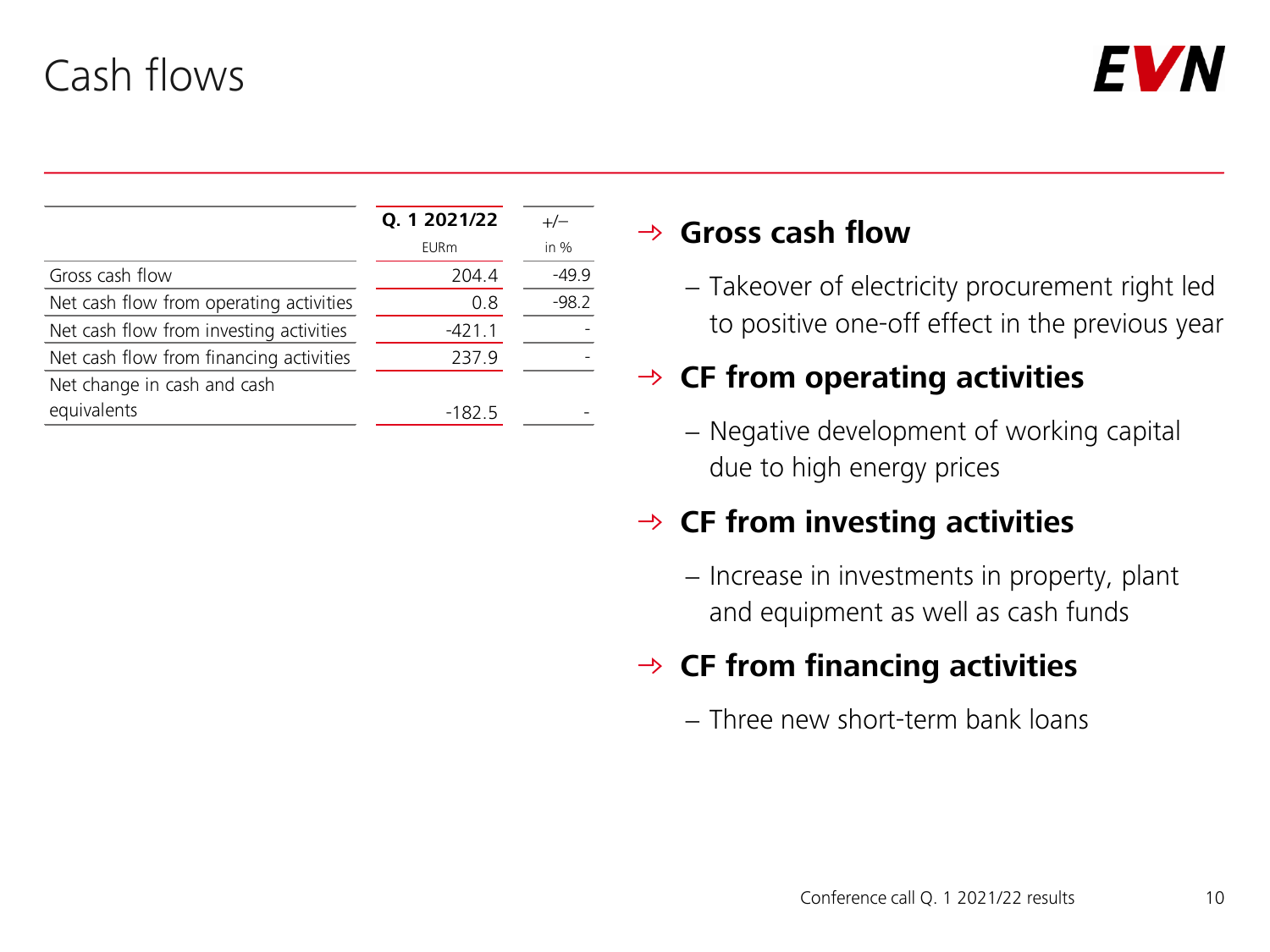

- $\rightarrow$  Group net result for 2021/22 is expected to range from approximately EUR 200m to EUR 240m
	- − Stronger or longer distortions on the energy markets could have a negative impact on expected earnings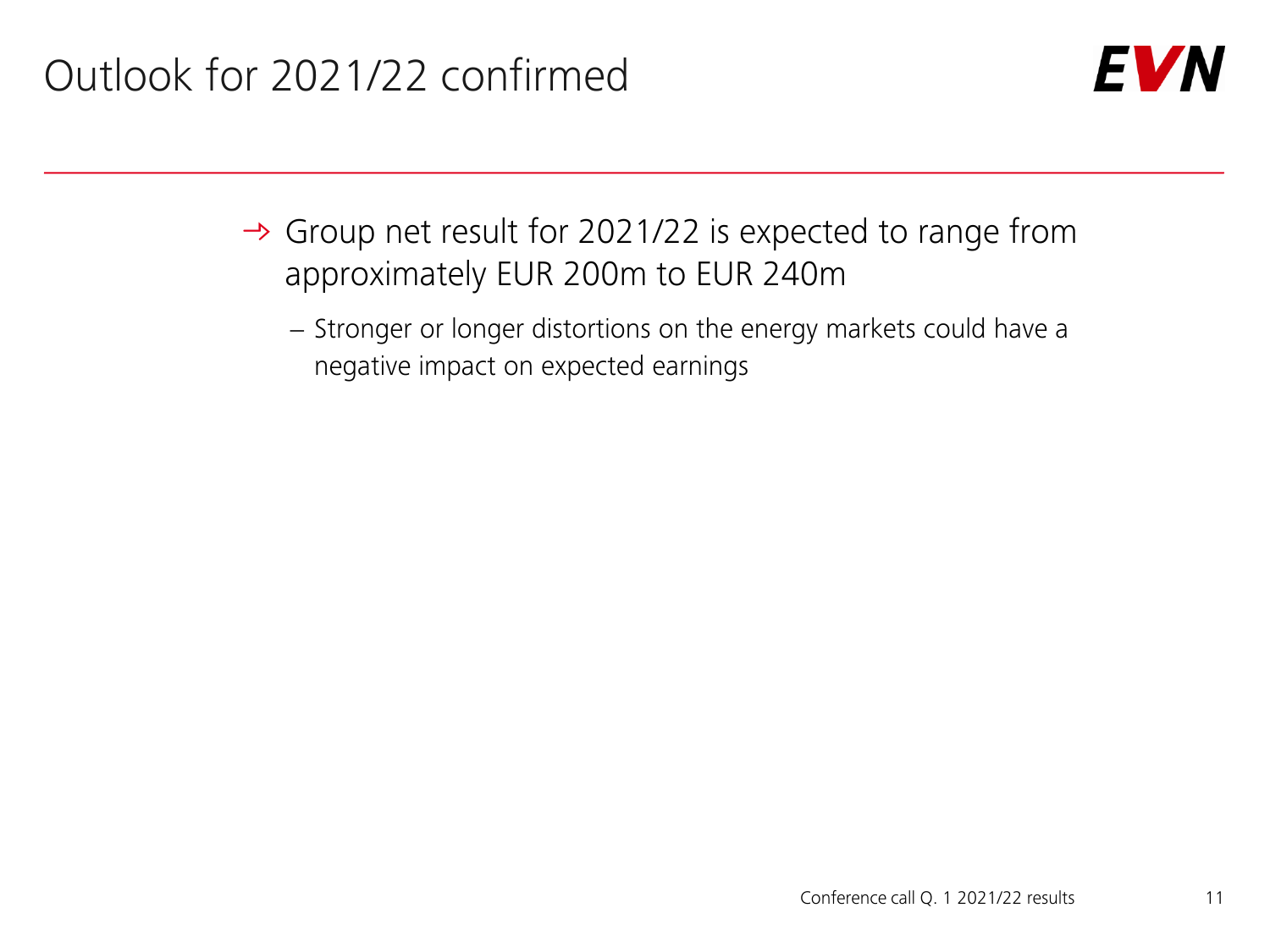### Contact details



- $\rightarrow$  Stefan Szyszkowitz, CEO
- $\rightarrow$  IR contact partners:
	- − Gerald Reidinger
	- − Matthias Neumüller
	- − Karin Krammer
	- − Doris Lohwasser (maternity leave)
- $\rightarrow$  IR contact details
	- − E-mail: investor.relations@evn.at
	- − Phone: +43 2236 200-12128
	- − Phone: +43 2236 200-12867
- $\rightarrow$  Information on the internet
	- − www.evn.at
	- − www.investor.evn.at
	- − www.responsibility.evn.at
- $\rightarrow$  Headquarters of EVN AG
	- − EVN Platz 2344 Maria Enzersdorf